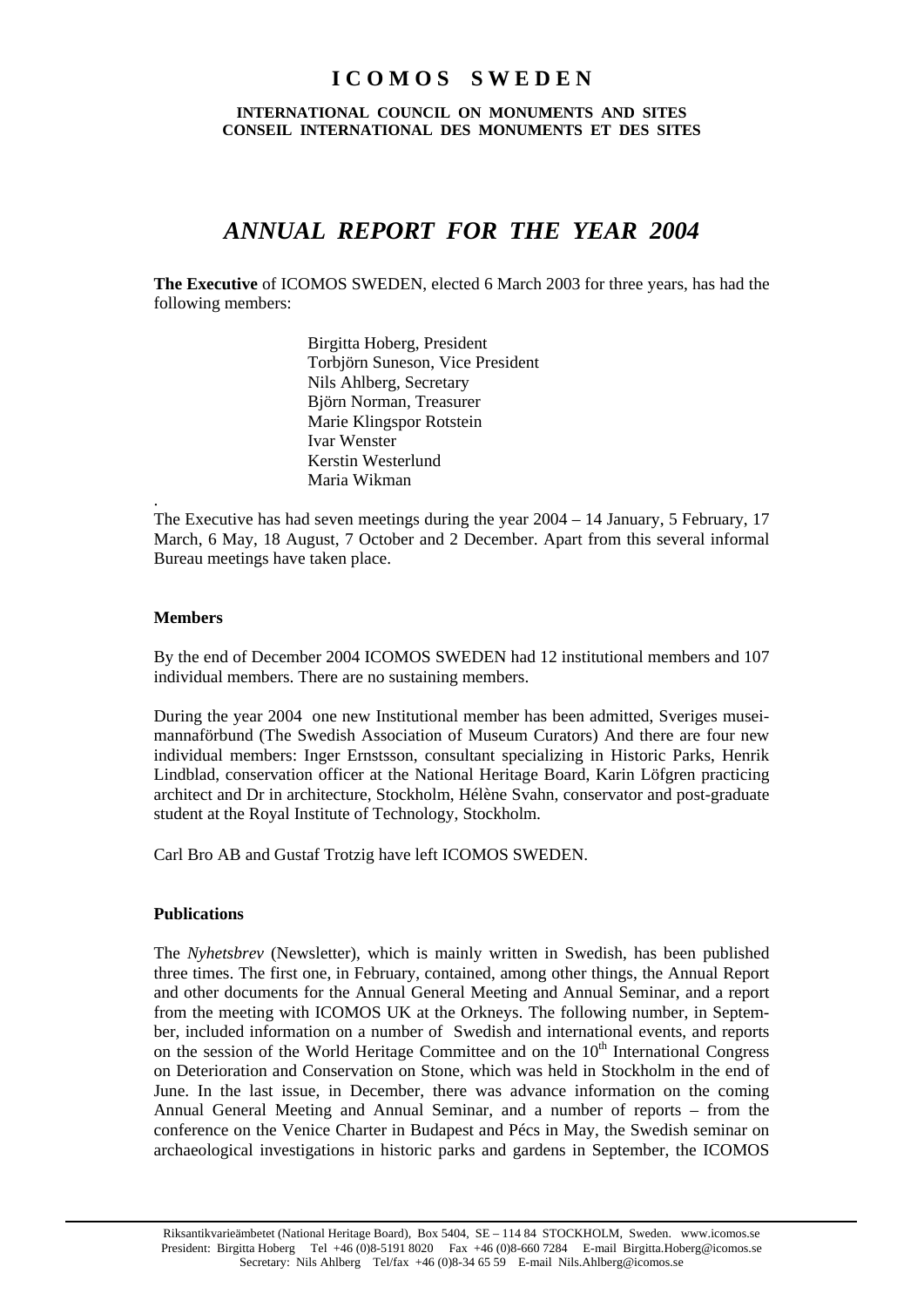Europe meeting in Dublin in October, and the meeting of the Polar Committee in Reunion (Indian Ocean) in Västerås in October /November.

*Proceedings of the 10<sup>th</sup> International Congress on Deterioration and Conservation of Stone*. Edited by Daniel Kwiatkowski & Runo Löfvendahl, Stockholm 2004. A great many papers are publisher under a number of themes: Theme 1 – Material Structures, properties and deterioration, Theme 2 – Conservation methods and products, Theme 3 – Techniques and tools for conservation investigations, Theme 4 – Documentation, Theme 5 – Case studies, ethical considerations in conservation, and Theme 6 – Conservation and restoration of plasters in monuments. It is distributed by Skanska Reinhold, Box 44106, SE–100 73 Stockholm. Phone: + 46 8 726 1000, E-mail: marie.klingspor@skanska.se

#### **Events**

The *Annual Seminar* and the *Annual General Meeting* took place on the 26<sup>th</sup> of February 2004. The theme for the seminar, in the afternoon, was The Intangible Heritage. A film by Marie Klingspor Rotstein from the General Assebly in Zimbabwe opened the seminar, and then followed presentations on different aspects of Intangible Heritage and international documents concerning this: Kerstin Westerlund – thoughts from Zimbabwe, Mikael Schultz and Peder Bjursten – the UNESCO document, Peter Schantz – the National City Park, Birgitta Hoberg – slave routs, and Lars Farago – the polska dance.

On the *International Day of Monuments and Sites* 18 April, ICOMOS SWEDEN did not arrange any activity this year.

27 June to 2 July, the *10th International Congress on Deterioration and Conservation on Stone* was held in Stockholm. The congress was well-attended and there were experts and delegates from all continents. Apart from the scientific sessions, the programme included a reception in the City Hall, a Congress Dinner at the Vasa Museum, and a guided walk in the Old Town with its narrow lanes and houses dating back centuries. There was also a concert in the oldest church in Stockholm, Riddarholmskyrkan, which serves as burial place for many Swedish kings. Finally, there was an excursion to the Drottningholm Palace, World Heritage Site and residence of the present king and his family.

23–24 September, there was a seminar on *Archaeological Investigations in Historic Parks and Gardens*, organized by the National Heritage Board, the Grönsöö Project at the Department of Landscape Planning Ultuna, SLU, and ICOMOS SWEDEN jointly. The meeting was held in Västerås and included visits to the Strömsholm palace and the Grönsöö manor.

On 10 November a seminar on *Cultural Heritage and International Law* was organized on the occasion of the  $50<sup>th</sup>$  anniversary of the 1954 Hague Convention was organized in cooperation with Cultural Heritage without Borders, National Heritage Board and the Swedish National Defence College. Among the speakers were Lazar Sumanov from ICOMOS Macedonia, Gadi Mgomezulu from UNESCO, Pål Wrange from the Ministry for Foreign Affairs, Bengt O.H. Johansson and Birgitta Hoberg. Coordinator was Christina von Arbin.

#### **Other activities and work**

The implementation of the *Work Programme for ICOMOS SWEDEN 2003–2005*, which was adopted at the Annual General Meeting, March 2003, is on its way. A full report will be given in the 2005 Annual Report. Members of the Executive have been designated responsible for the various tasks. The number of meetings and newsletters keep up to the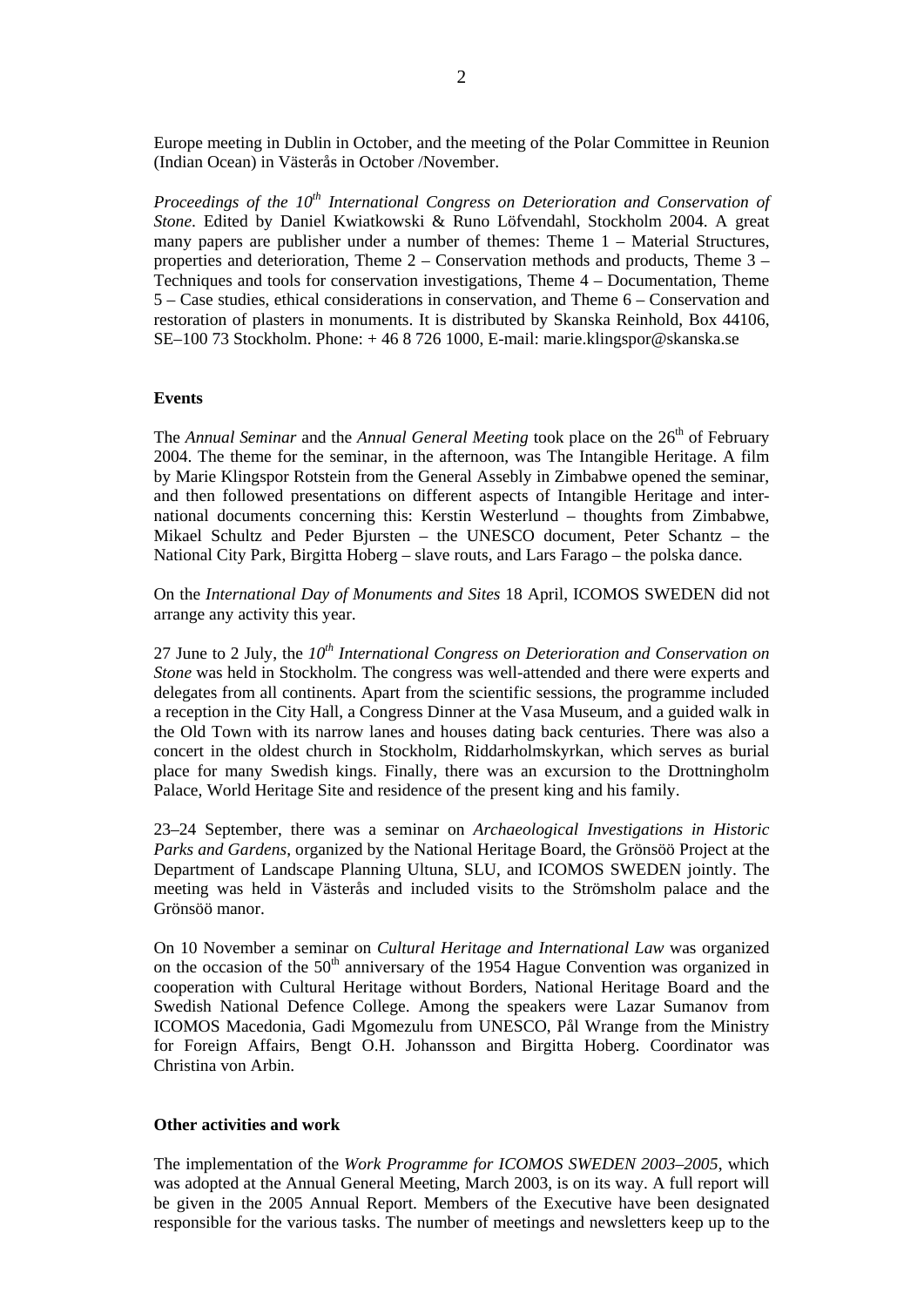goal. The e-mail group list has been expanded and is now in use. However, a number of members have still not joined the list. In December 2004 the ICOMOS SWEDEN's Web Page was opened (see below) and some of the translations to Swedish of ICOMOS charters and other documents have been published there. The planned meeting of representatives of the Nordic ICOMOS committees in Denmark was unfortunately cancelled.

After a lot of work ICOMOS SWEDEN's Web Page ([www.icomos.se\)](http://www.icomos.se/) was opened in December 2004. It is in Swedish and English and contains information and documents on ICOMOS, current matters, membership, the Executive, Working Committees, and Representatives among other things. There are also translations to Swedish of ICOMOS charters, a number of useful links and pictures of the Swedish World Heritage Sites.

ICOMOS SWEDEN is cooperating with *the Foundation for Cultural Heritage without Borders* in its work in Bosnia-Herzegovina and other parts of the world. ICOMOS SWEDEN is a founding member of the Foundation and appoints two members on the executive board, Bengt O.H. Johansson and Lena Simonsson. In addition, Birgitta Hoberg is a member of the executive at present, but representing the National Heritage Board.

ICOMOS SWEDEN has sent comments on two proposals from Swedish ministries that have been of special importance from an ICOMOS point of view, the investigation of:

- Swedish participation in international work in the field of culture. Kerstin Westerlund.
- Relocation of the National Heritage Board and other National Authorities in Sweden from the capital to the countryside. Kerstin Westerlund.

## **Representation and participation, various commissions concerning ICOMOS and the main tasks of ICOMOS**

19 January, Nanna and Lars Cnattingius lectured on ICOMOS and World Heritage Sites at *the Idun Society*, Djursholm.

3 February, Nils Ahlberg lectured on International Conservation, including ICOMOS, international charters and the World Heritage Convention, at *Stockholm University*.

19-25 April, Carl-Gustaf Hagander participated in a *workshop on Geometry & Historic Urban Tissue* in Prag, organized by the Academy of Sciences of the Czech Republic, ICOMOS Historic Towns Committee and the Czech National Committee of ICOMOS. He presented a paper called To Maintain the Cultural Heritage in old Cities in Planning.

17–20 May, Nils Ahlberg took part in the Annual Meeting of *ICOMOS International Commettee on Historic Towns and Villages* in Nancy, France. There he presented a paper with the title Gustavsburg, Fort Christina, Carlsburg – is there anything left today?

26-30 May, Thomas Adlercreutz participated in the *meeting of the Committee on Legal, Administrative and Financial Issues* in Sofia and Plovdiv, Bulgaria, and the seminar on tax concessions for cultural heritage measures held in conjunction with the meeting. He made a presentation related to a special questionnaire issued before the seminar. He has also participated in an informal working group headed by Werner von Trützschler on statute revisions for ICOMOS.

24–27 June, Nils Ahlberg participated in the *Asia-Europe Seminar on Cultural Policy* in Bangkok, organized by the Asia-Europe Foundation and the Ministry of Culture of Thailand. There he made a presentation on Strategic Choices in Cultural Heritage Policies.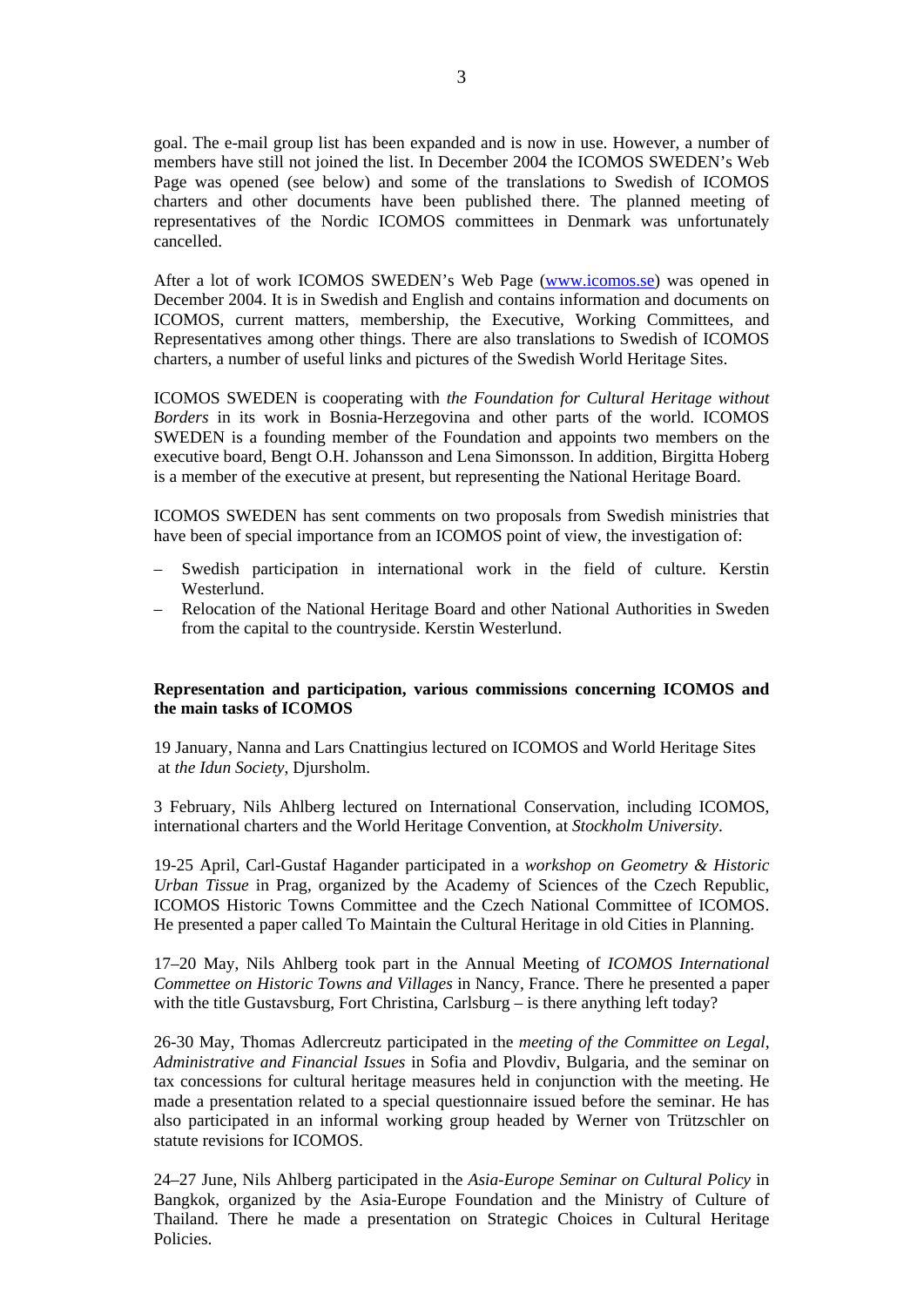28 June – 8 July, Birgitta Hoberg took part in the *World Heritage Committee meeting* in Suzhou, China.

2–3 July, Marie Klingspor Rotstein and Daniel Kwiatkowski participated in the *VI meeting for the International Scientific Committee on Stone* in Stockholm.

29–30 Aug, Birgitta Hoberg took part in a *World Heritage meeting of the Nordic Countries* in the Vega islands, Norway, which was organized by the Nordic World Heritage Foundation. This was a follow-up of the Council of Nordic Minister's report 1996 on World Heritage in the Nordic Countries

30 August – 1 September, Nils Ahlberg carried out an *ICOMOS evaluation of Heidelberg Castle and Old Town*, Germany.

3–7 September, Ulf Bertilsson represented ICOMOS SWEDEN at the *Advisory Committee meeting* in Bergen, Norway.

6–12 September, Birgitta Hoberg took part in a *World Heritage training programme for Iraqi specialists* in Amman, Jordan.

13–17 September, Nils Ahlberg, Kersti Berggren and Bengt O.H. Johansson participated in the *Second World Urban Forum* in Barcelona, a congress organized by the UN-Habitat organization. They were involved in a seminar organized by Sida, called Cultural Heritage, A tool for Urban Development, and in a series of mini seminars Nils Ahlberg gave a lecture on The Urban Heritage – a Starting-point for Development and Kersti Berggren on Preservation and Gentrification – Inseparable conjoined Twins?

21–23 October, Kerstin Westerlund represented ICOMOS SWEDEN in the *meeting of ICOMOS Europe group* in Dublin. ICOMOS Sweden at the Europe group meeting in Dublin. Main issues were technical assistance between the Committees in Eastern and Western Europe, effects from European standards on the cultural historic heritage and improving cooperation within ICOMOS. She also took part in the *seminar on Managing Cultural Heritage – Ireland and the New Europe*, in connection with this.

18 November, Nils Ahlberg lectured on International Conservation, including ICOMOS, international charters and the World Heritage Convention, at the *Gotland University*, Visby, Sweden.

6–12 December, Birgitta Hoberg took part in the *World Heritage Committee meeting* in Paris.

#### **Elected officers and representatives**

*Auditors*: Lars Cnattingius and Börje Olsson.

*Nominations Committee*: Jerk Alton (chairperson), Kerstin Alexandersson, and Britt-Marie Hammarskiöld.

Thomas Adlercreutz, liaison officer for *ICOMOS International Committee on Legal, Administrative and Financial Issues*.

Nils Ahlberg, liaison officer for *ICOMOS International Committee on Historic Towns and Villages*, of which he is also Vice President. He is also ICOMOS SWEDEN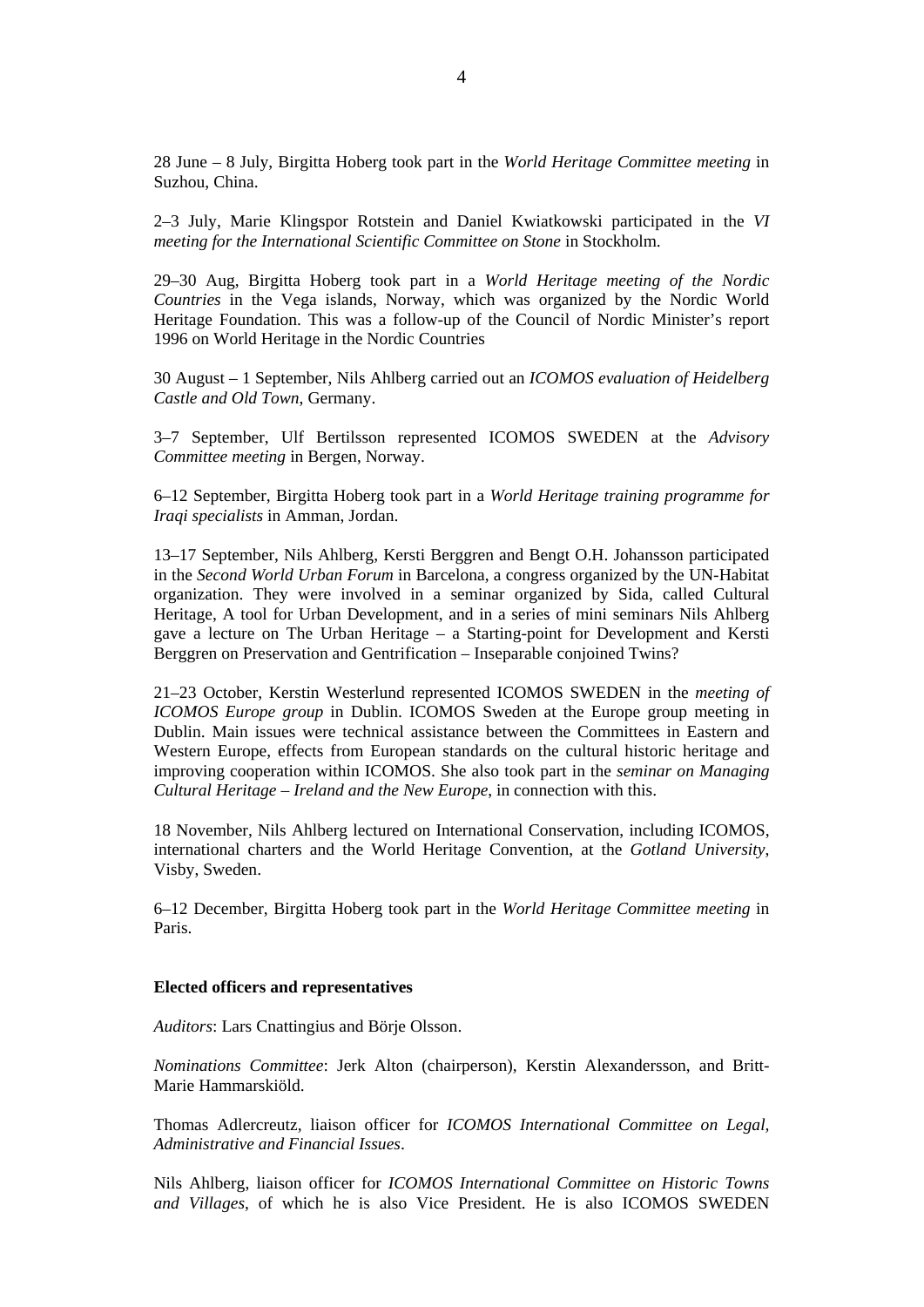representative in *the North European Wooden Towns Project* and the *Swedish Urban Heritage Network.*

Ulf Bertilsson, liaison officer for *ICOMOS International Committee on Rock Art*, of which he is also the President.

Björn Björk, liaison officer for *ICOMOS International Committee on the Analysis and Restoration of Structures of Architectural Heritage*.

Dan Carlsson, liaison officer for *ICOMOS International Committee on Cultural Routes*.

Nanna Cnattingius, liaison officer for *ICOMOS International Committee on Cultural Tourism*, and Chairperson of the Swedish working committee corresponding to this.

Bengt O.H. Johansson, liaison officer for *ICOMOS International Committee on Risk Preparedness*, and (together with Lena Simonsson) representative of ICOMOS SWEDEN on the Executive of *the Foundation for Cultural Heritage without Borders*, of which he is also the President.

Marie Klingspor Rotstein, liaison officer for *ICOMOS International Committee on Stone*, and Chairperson of the Swedish working committee corresponding to this.

Erland Montgomery, liaison officer for *ICOMOS International Committee on Documentation of Cultural Heritage*.

Hans Sandström, liaison officer for *ICOMOS International Committee on Wood*.

Lena Simonsson (together with Bengt O.H. Johansson), representative of ICOMOS SWEDEN on the Executive of *the Foundation for Cultural Heritage without Borders*.

Torbjörn Suneson, liaison officer for *ICOMOS International Committee on Historic Gardens / Cultural Landscapes*, and Chairperson of the Swedish working committee corresponding to this. He is also ICOMOS' representative in *the Grönsöö Historic Parks Project* at the Department of Landscape Planning Ultuna, SLU, Uppsala.

Gustaf Trotzig, liaison officer for *ICOMOS International Committee on Archaeological Heritage Management*.

Bert Westenberg, liaison officer for ICOMOS *International Committee on Underwater Cultural Heritage*.

Kerstin Westerlund, liaison officer for *ICOMOS International Committee on Economics of Conservation*.

Ola Wetterberg, liaison officer for *ICOMOS International Committee on Training* and Chairperson of the Swedish working committee corresponding to this.

Urban Wråkenberg, liaison officer for *ICOMOS International Committee on Polar Heritage*.

Stockholm 24 February 2005

*Nils Ahlberg*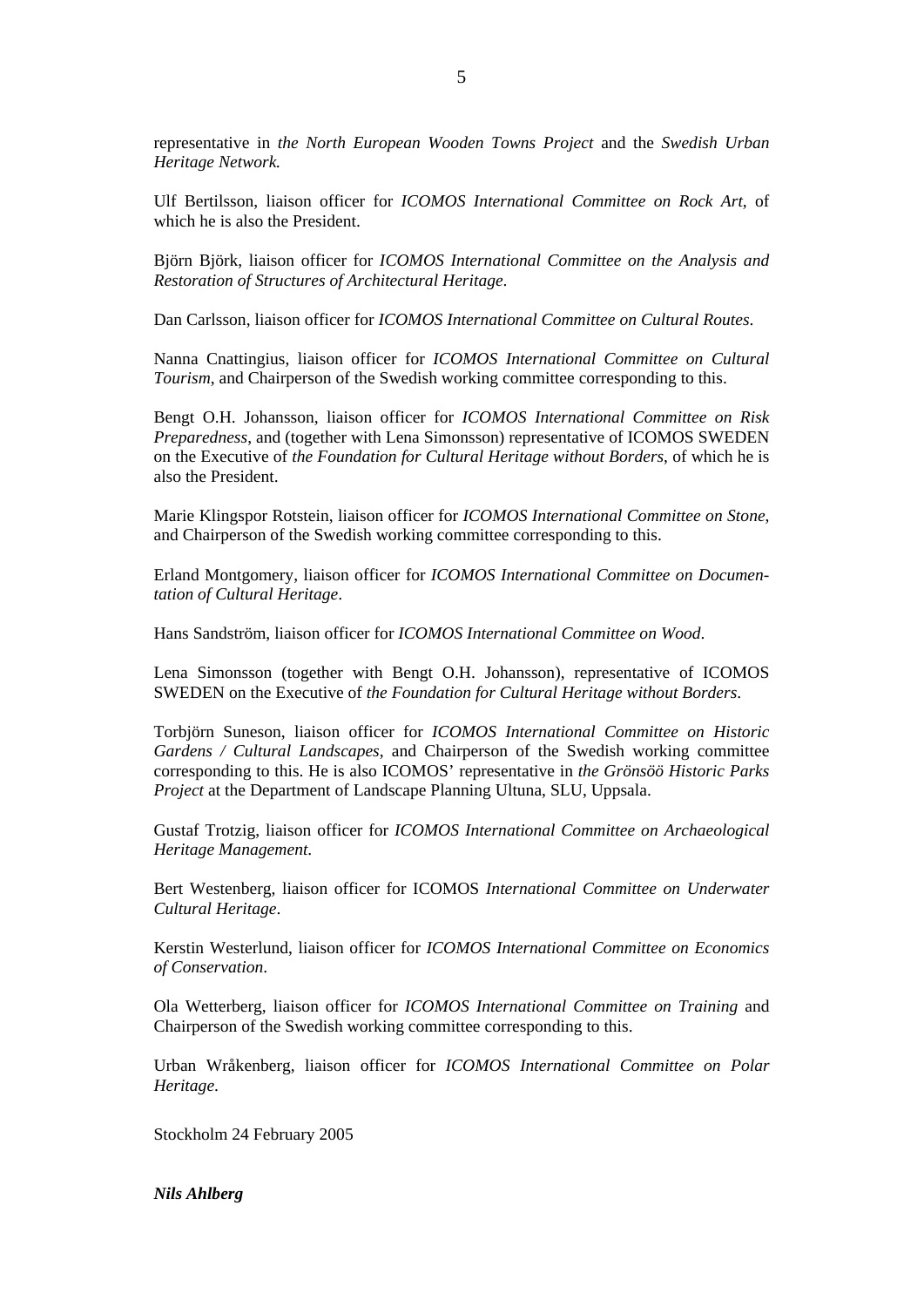## *Reports from the Swedish working committees 2004*

**The Swedish working committee on Cultural Tourism** is chaired by Nanna Cnattingius. The work is at the moment concentrating on spreading ICOMOS Cultural Tourism Charter, which has been translated to Swedish. It is now published on the Web Page of ETOUR (European Tourism Research Institute) and has been discussed with the organization. The charter, and a better use of it, has also been discussed with the responsible officers at the National Heritage Board. At the moment a drive to introduce the charter to key persons within the tourism sector, in order to spread the knowledge about it, is under preparation.

**The Swedish working committee on Historic Gardens / Cultural Landscapes** is chaired by Torbjörn Suneson. He and Karl-Johan Eklund and Christian Laine has functioned as bureau and there is also a close cooperation with the Department of Landscape Planning Ultuna, SLU.

A seminar on garden archeology was held 23–24 September, concentrating on the gardens of Strömsholms palace, Västmanland County and Grönsöö manor, Uppsala County. The aim was to demonstrate methods in garden archaeology at the two sites and in work shops discuss in what way garden archaeology can contribute to improve conservation and maintenance of historic parks in Sweden. A general aim for the work is defining and prioritizing the need for research and development.

**The Swedish working committee on Training** is chaired by Ola Wetterberg. The committee has been the co-organiser of a meeting in the national network for educations in building conservation. The participants discussed the suggested certification of expert control of cultural values according to the Plan and Building Act, and informed on present and planned activities. Host institution for the meeting was the College of Vocational Crafts in Mariestad (Dacapo). The problems and possibilities with their entry into the university system was discussed, both on the level of undergraduate and postgraduate studies. The meeting was planned to take place in August but was postponed to January 2005.

In connection with the COST C16 meeting, "Improving the quality of existing urban building envelopes", a seminar on Problems in Conservation was arranged. This was also used as an opportunity to bring students together from "Building Conservation", Gotland University, and "Institute of Conservation", Göteborg University. To improve the organization of future activities, a special planning group has been formed.

**The Swedish working committee on Stone** is chaired by Marie Klingspor Rotstein. The committee has organized and carried out the  $10<sup>th</sup>$  International Congress on Deterioration and Conservation on Stone in Stockholm from the  $27<sup>th</sup>$  of June to the  $2<sup>nd</sup>$  of July with participants from all over the world, followed by the VI meeting for the International Scientific Committee on Stone 2–3 July. This also includes a large printed report.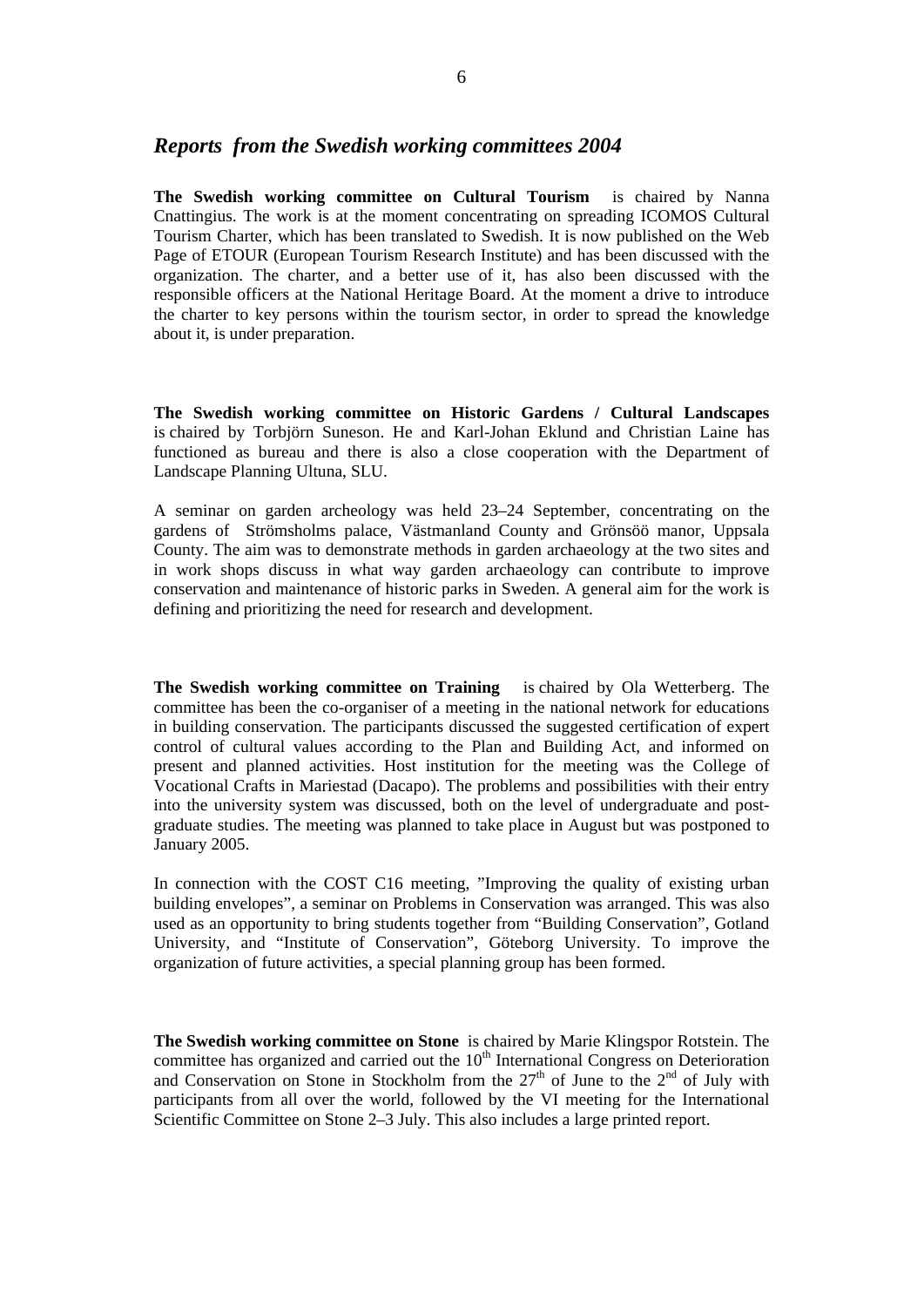# *Report from groups with close links to ICOMOS SWEDEN*

**The International Scientific Committee on Rock Art (CAR)** is chaired by Ulf Bertilsson, who is based at the National Heritage Board in Stockholm.

The CAR president has continued the mission as an expert consultant for the project to nominate the sacred mountain of Suleyman-Too in Kyrgyzstan for the World Heritage List on behalf of the Nordic World Heritage Foundation. This year work has included a visit in Bishkek with meetings with the project group and representatives of the Government, the National Academy of Science and the National Mission for UNESCO. The goal of the project is to accomplish a nomination file that will be dispatched February 1, 2005.

The president is still a part of the project management of the Interreg IIIB project RANE (Rock Art in Northern Europe) that is administrated by the County Administrative Board of Västra Götaland in Göteborg and runs until July 2005. Fore more information see [www.rane-online.org](http://www.rane-online.org/)

CAR held its annual board meeting in connection with the Valcamonica Symposium on rock art, this year located to Darfo Boario Terme in Italy, September 8– 4. During the symposium and meeting two recent books from the RockCare project were presented, The Valcamonica Symposiums in Sweden 2001 and 2002 and The Future of Rock Art – A World Review. Both reports were produced in co-operation between CAR and the Swedish National Heritage Board and published by the later.

In connection with the Valcamonica Symposium, the president participated in a Reactivemonitoring mission of the World Heritage rock art in Valcamonica in co-operation with the World Heritage Centre of UNESCO. The report was finalised and issued in late December. It will constitute the basis for a development program for improved management of the Camunian rock art site.

In September 16–19 the president participated in a meeting in Santiago de Compostela in Galicia, Spain as a member of the Scientific Committee of the Rock Art Archaeological Park. The meeting was the first of a big project to present the rock art of the area and other complexes of archaeological remains to the great public and at the same time enhancing the prerequisites for management and research.

**Cultural Heritage without Borders (CHwB)**, of which ICOMOS SWEDEN is a founding member, is chaired by Bengt O.H. Johansson.

During 2004 Lena Johansson and Bengt O.H. Johansson have represented ICOMOS in the Board of CHwB. Bengt O.H. Johansson has also been the chairman of the foundation. CHwB has been able to enlarge the work in the Balkans due to continuous support from Sida (Swedish International Development Cooperation Agency) as well as from private donors, companies and international funds. CHwB have two local offices, one in Sarajevo, Bosnia-Herzegovina and one in Prishtina, Kosovo.

Several projects have been finished during 2004 in Bosnia-Herzegovina. They are: the restoration of the orthodox convent church in Zavala, bazaars in Mostar close to the old bridge, the National Museum in Sarajevo and various buildings in Jajce. A project involving the restoration of a mosque in Prusac has started. CHwB has also begun co-operation in Serbia and Montenegro with the Regional Institute for Protection of Cultural Heritage in Kotor and the National Museum in Belgrade.